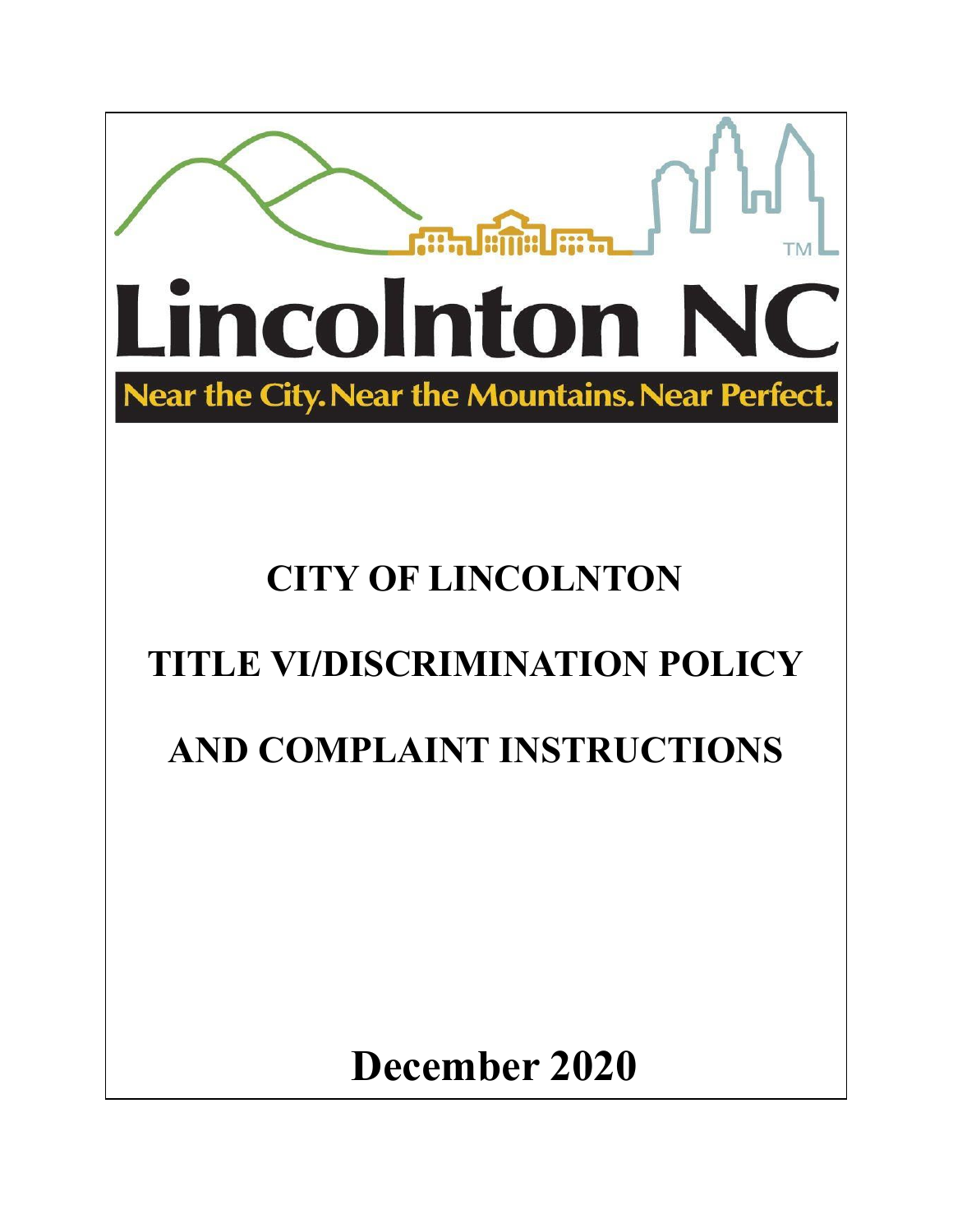# **CITY OF LINCOLNTON TITLE VI/**

# **DISCRIMINATION POLICY**

# **AND**

# **COMPLAINT INSTRUCTIONS**

## **INTRODUCTION**

Title VI of the Civil Rights Act of 1964 prohibits discrimination on the basis of race, color, or national origin in programs and activities receiving Federal financial assistance. Specifically, Title VI provides that "no person in the United States shall, on the grounds of race, color, or national origin, be excluded from participation in, be denied the benefits of, or be subjected to discrimination under any program or activity receiving Federal financial assistance." (42 U.S.C. Section 2000d).

The Civil Rights Restoration Act of 1987 clarified the intent of Title VI to include all programs and activities of Federal-aid recipients, sub-recipients, and contractors whether those programs and activities are federally funded or not.

## **CITY OF LINCOLNTON TITLE VI/DISCRIMINATION POLICY**

It is the policy of the City of Lincolnton to ensure that no person shall, on the grounds of race, color, national origin, limited English Proficiency, income-level, sex, age, or disability, be excluded from participation in, be denied the benefits of, or be otherwise subjected to discrimination under any City of Lincolnton program or activity, including, where applicable, religion, as provided by Title VI of the Civil Rights Act of 1964, Title 49 Code of Federal Regulations (CFR), Part 21, the Civil Rights Restoration Act of 1987, and other pertinent nondiscrimination authorities.

The following practices are hereby prohibited throughout the City of Lincolnton to comply, at a minimum, with Title VI and related requirements:

- Denying to an individual any standard service, financial aid, or other program benefit without good cause;
- Providing any service, financial aid, or other benefit to a person which is distinct in quantity or quality, or is provided in a different manner, from that provided to others under the program;
- Subjecting a person to segregation or separation treatment in any part of a program;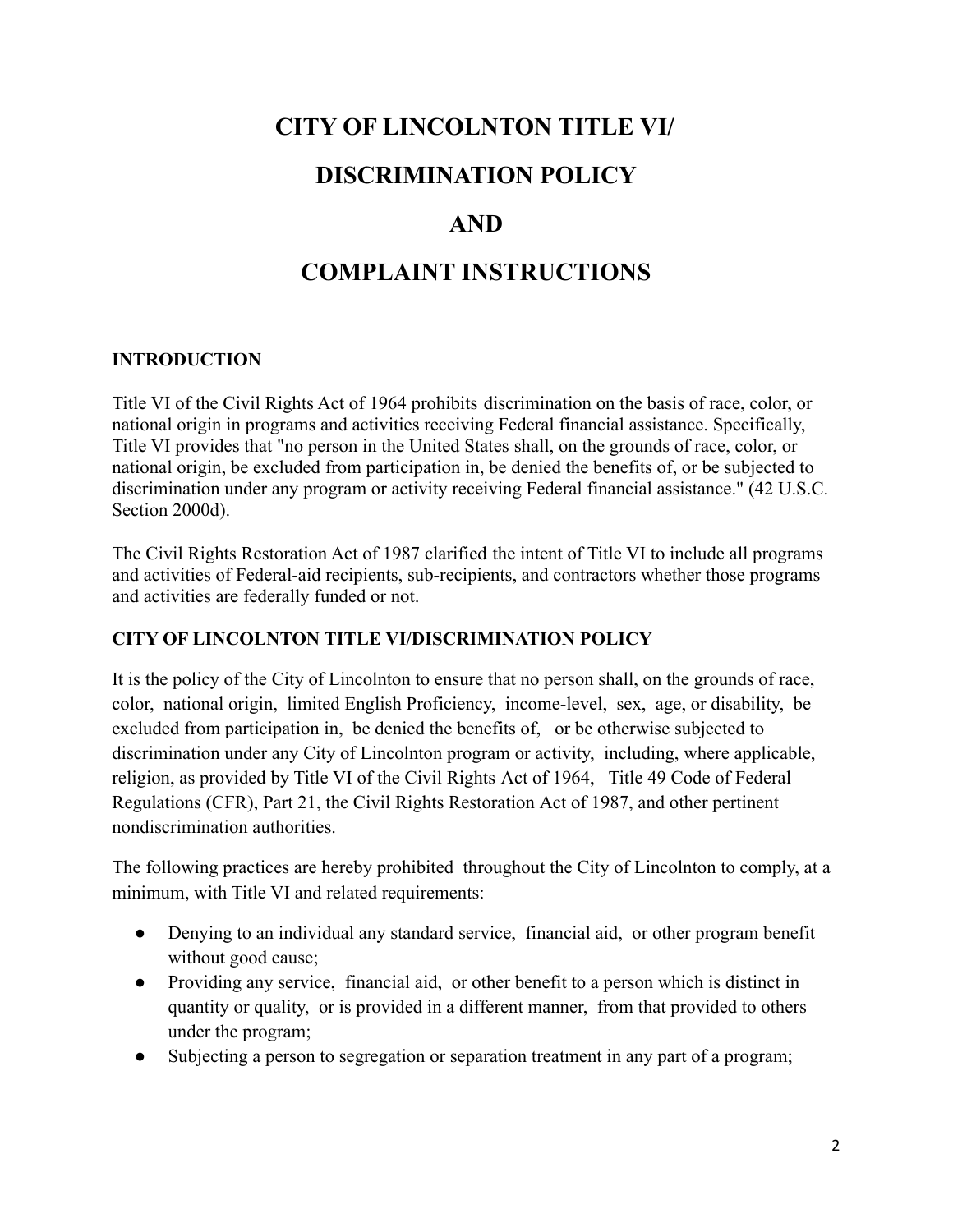- Restrictions in the enjoyment of any advantages, privileges, or other benefits enjoyed by others;
- Methods of administration which, directly or through contractual relationships, would defeat or substantially impair the accomplishment of effective nondiscrimination;
- Different standards, criteria, or other requirements for admission, enrollment, or participation in planning, advisory, contractual or other integral activities; and
- Acts of intimidation or retaliation, including threatening, coercing, or discriminating against any individual for the purpose of interfering with any right or privilege secured by any pertinent nondiscrimination law, or because he or she has made a complaint, testified, assisted, or participated in any manner in an investigation, proceeding, or hearing;

The City of Lincolnton Title VI Coordinator is responsible for processing complaints filed under Title VI of the Civil Rights Act of 1964 and related discrimination laws. Participants and beneficiaries of programs and activities administered or funded by the City of Lincolnton who feel they have been discriminated against based on race, color, national origin, income-level, Limited English Proficiency (LEP), sex, age, or disability have a right to file a complaint.

## **FILING OF COMPLAINTS**

1. **Applicability** – These complaint procedures apply to City of Lincolnton programs, activities and services, and include city contractors and consultants.

*Note:* Title VI does not include internal complaints related to Equal Employment Opportunity (EEO).

2. **Eligibility** – Any person or class of persons who believes that he/she has been subjected to discrimination prohibited by any pertinent civil rights authorities, based upon race, color, national origin, sex, age, disability, income-level, or LEP, (and religion, where applicable) may file a written complaint with the City of Lincolnton Title VI Coordinator. The law also prohibits intimidation or retaliation against anyone who files a complaint.

3. **Filing Options and Time Limits** – Complaints may be filed by the affected individual(s) or a representative and must be filed no later than 180 calendar days after the following:

- The date of the alleged act of discrimination; or
- $\triangleq$  The date when the person(s) became aware of the alleged discrimination; or

 $\Rightarrow$  Where there has been a continuing course of conduct, the date on which that conduct was discontinued or the latest instance of the conduct.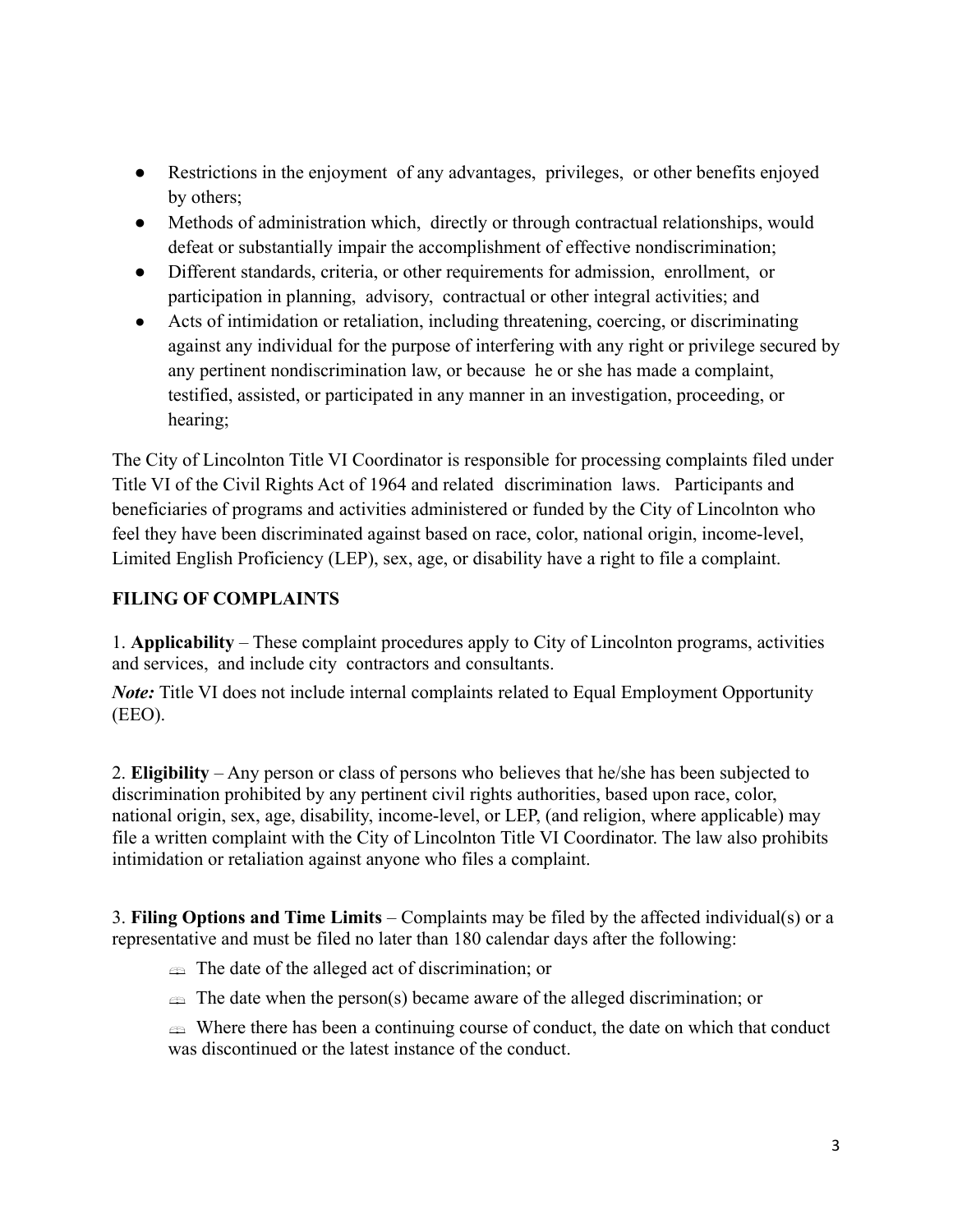Title VI and related discrimination complaints may also be submitted to the following entities:

- □ **North Carolina Department of Transportation**, Office of Civil Rights, External Civil Rights, 1511 Mail Service Center, Raleigh, NC 27699-1511; 919-508-1896 or toll free 800-522-0453
- ⮚ **US Department of Transportation**, Departmental Office of Civil Rights, External Civil Rights Programs Division, 1200 New Jersey Avenue, SE, Washington, DC 20590; 202-366-4070
- ⮚ **Federal Highway Administration (FHWA)**, Office of Civil Rights, 1200 New Jersey Avenue, SE, 8th Floor, E81-314, Washington, DC 20590, 202-366-0693 / 202-366-0752
- ⮚ **Federal Highway Administration**, North Carolina Division Office, 310 New Bern Avenue, Suite 410, Raleigh, NC 27601, 919-747-7010
- ⮚ **Federal Transit Administration (FTA)**, Office of Civil Rights, ATTN: Title VI Program Coordinator, East Bldg. 5th Floor – TCR, 1200 New Jersey Avenue, SE, Washington, DC 20590
- ⮚ **Federal Motor Carrier Safety Administration (FMCSA)**, Office of Civil Rights, 1200 New Jersey Avenue, SE, Room #W65-312, Washington, DC 20591, 202-366-8810
- □ **Federal Aviation Administration (FAA)**, Office of Civil Rights, 800 Independence Avenue, SW, Washington, DC 20591, 202-267-3258
- ⮚ **US Department of Justice**, Special Litigation Section, Civil Rights Division, 950 Pennsylvania Avenue, NW, Washington, DC 20530, 202-514-6255 or toll free 877-218-5228

4. **Format for Complaints** – Complaints **must be in writing and signed** by the complainant(s) or a representative, and include the complainant's name, address, and telephone number. Complaints are to be filed with the City of Lincolnton Title VI Coordinator . Complaints received by fax or e-mail will be acknowledged and processed. Allegations received by telephone will be reduced to writing and provided to the complainant for confirmation or revision before processing. Complaints will be accepted in other languages, including Braille. (See Title VI Complaint Form included below. )

The Complaint Form can also be found at: [www.ci.lincolnton.nc.us](http://www.ci.lincolnton.nc.us).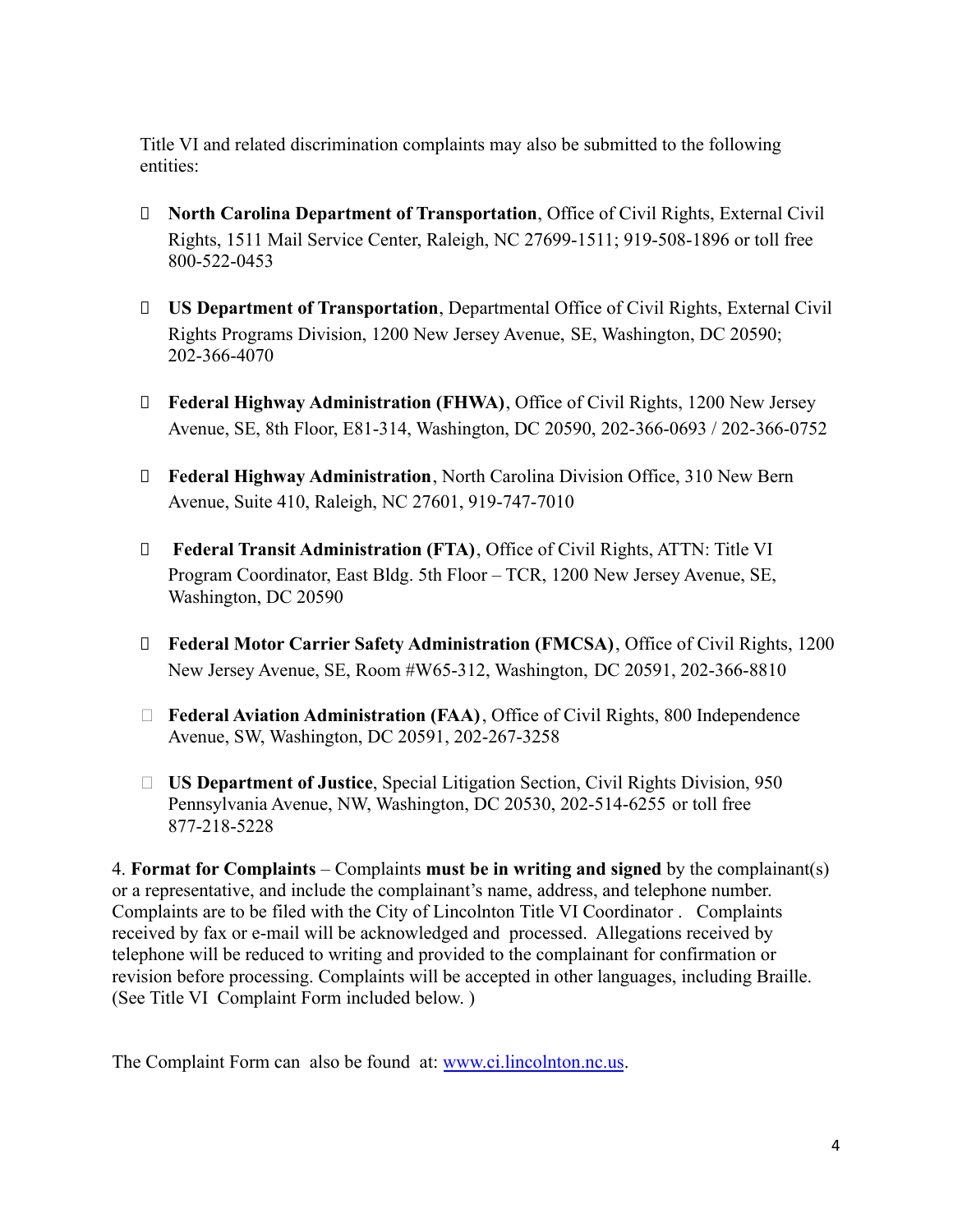5. **Complaint Basis –** Allegations must be based on issues involving race, color, national origin, income-level, limited English proficiency (LEP), sex, age, or disability,. The term "basis" refers to the complainant's membership in a protected group category.

| <b>Protected</b><br><b>Categories</b> | Definition                                                                                                                                                                      | <b>Examples</b>                                                                                                                                  | <b>Pertinent Statutes and</b><br>Regulations                                                    |                                                                                      |
|---------------------------------------|---------------------------------------------------------------------------------------------------------------------------------------------------------------------------------|--------------------------------------------------------------------------------------------------------------------------------------------------|-------------------------------------------------------------------------------------------------|--------------------------------------------------------------------------------------|
|                                       |                                                                                                                                                                                 |                                                                                                                                                  | <b>FHMA</b>                                                                                     | FTA                                                                                  |
| Race                                  | An individual belonging to one of the<br>accepted racial groups; or the perception,<br>based usually on physical characteristics<br>that a person is a member of a racial group | Black/African<br>A memorian<br>Hispanic/Latino, Asian,<br>American Indian/Abedos<br>Native, Native<br>Hanson immediator facts<br>Islander, White | Title VI of<br>the Chail.<br>Rights Act of<br>1964:<br>49 CFR Part<br>21:<br>23 CFR 200:        | Title VI of<br>the Civil<br>Rights Act of<br>1964.<br>49 CFR Port<br>21.<br>Cincular |
| Color                                 | Color of skin, including shade of skin<br>within a racial group                                                                                                                 | Black, White, brown.<br>veillow, etc.                                                                                                            | <i><b>dExecutive</b></i><br>Order 131661                                                        | 4702.1B;<br><i><b>Executive</b></i>                                                  |
| National<br>Origin<br>(LEP)           | Place of birth. Citizenship is not a factor.<br>(Discrimination based on loaguage or a<br>person's accent is also covered)                                                      | Mexican, Cuban,<br>Japanese, Vietnamese,<br>Chinese: Russian:<br><b>French</b>                                                                   |                                                                                                 | Order 13166)                                                                         |
| <b>Bearing and a</b><br>Level         | An individual or household determined to<br>be low-income                                                                                                                       | Persently shahus.                                                                                                                                | Executive Order 12898                                                                           |                                                                                      |
| Sec.                                  | The sex of an individual<br>Note: Sex under this program does not<br>include sex and coneratations.                                                                             | Women and Men                                                                                                                                    | 1973<br>Federal-Aid<br>Highway Act                                                              | Title IX of<br>the Education<br>Amendments<br>of 1972                                |
| Age                                   | Persons of any age                                                                                                                                                              | 21 year old person                                                                                                                               | Age Discrimination Act of<br>1075                                                               |                                                                                      |
| Disability                            | Physical or mental impairment, permanent<br>or temporary, or perceived.                                                                                                         | Blind, alcoholic, para-<br>amputee, epileptic,<br>diabetic, arthritic                                                                            | Section 504 of the<br>Rehabilitation Act of 1973;<br>Americans with Disabilities<br>Act of 1990 |                                                                                      |

## **COMPLAINT RECEIPT AND RESPONSE**

1. The City of Lincolnton Title VI Coordinator (the "Coordinator") will provide written acknowledgment of the complaint within ten (10) calendar days, by registered mail.

2. The Coordinator will review the complaint upon receipt to ensure the required information was provided, the complaint was timely filed, and jurisdictional requirements were met.

a. If the complaint is complete and no additional information is needed, the Coordinator will send the Complainant a letter of acceptance as well as a Complainant Consent/Release form.

b. If the complaint is incomplete, the Complainant will be contacted in writing or by telephone to obtain the needed information. *Note:* Failure to respond and/or provide the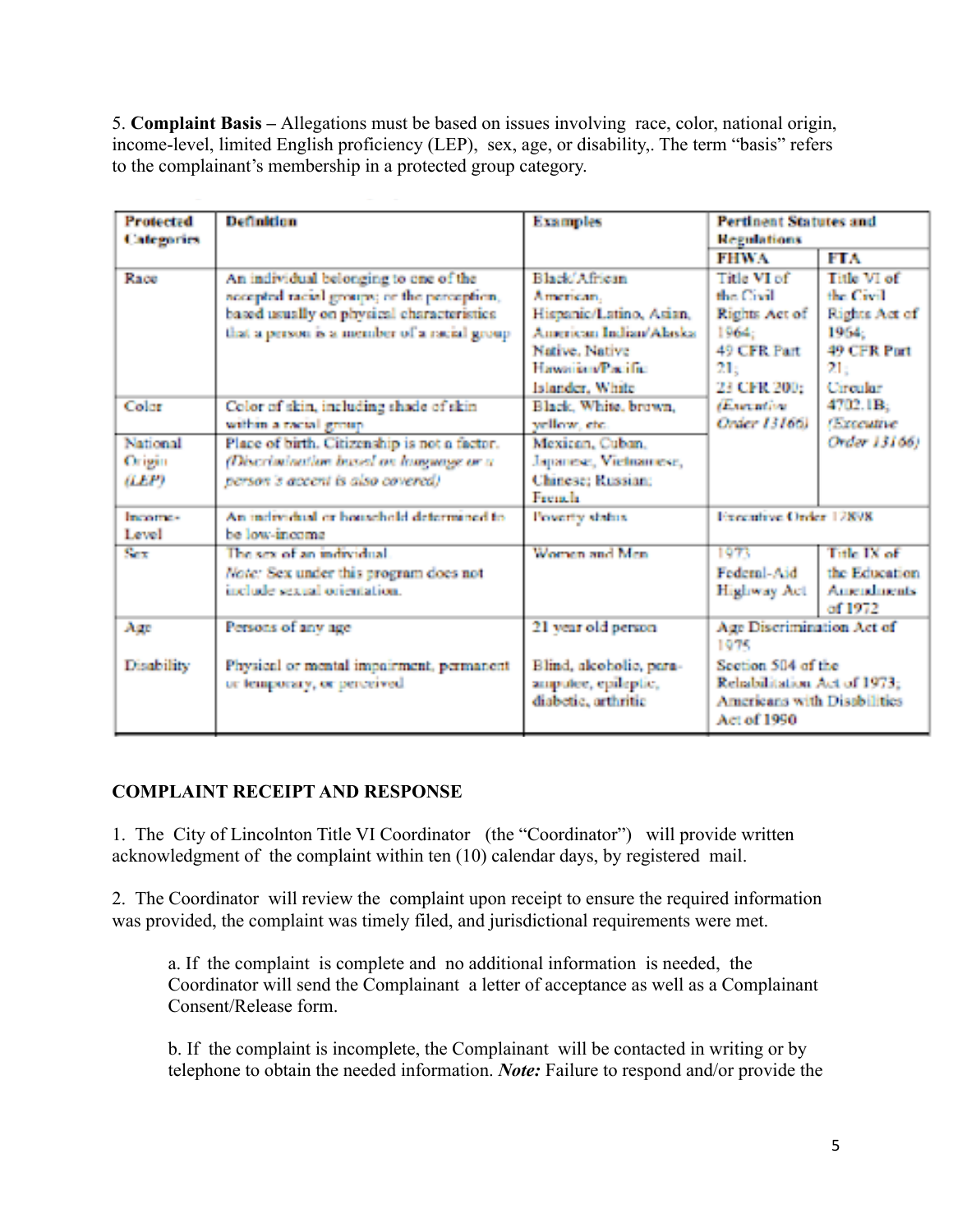requested information within 15 calendars days may be considered good cause for a determination of no investigative merit.

3. Within 15 calendar days of receiving the complaint, the Coordinator will determine the City's jurisdiction in pursuing the matter and whether the complaint has sufficient merit to warrant investigation. Within five (5) days of this decision, the Coordinator will notify the Complainant and Respondent (the person(s) against whom the complaint has been filed), by registered mail, stating the decision.

- a. If the decision is to not investigate the complaint, the notification shall specifically state the reasons for the decision.
- b. If the decision is to investigate the complaint, the notification shall state the grounds of the City's jurisdiction and require the Complainant and the Respondent's full cooperation in assisting the investigator.
- c. Interviews may be recorded during the investigation. Consent to record may be required if the interview is located outside of North Carolina.

4. The City will attempt to resolve all discrimination complaints within 60 days of accepting the complaint for investigation. Every effort will be made to obtain early resolution of complaints at the lowest level possible. The option of informal mediation between the affected parties and City staff may be utilized for resolution. The Coordinator will make known all filing options and avenues of appeal.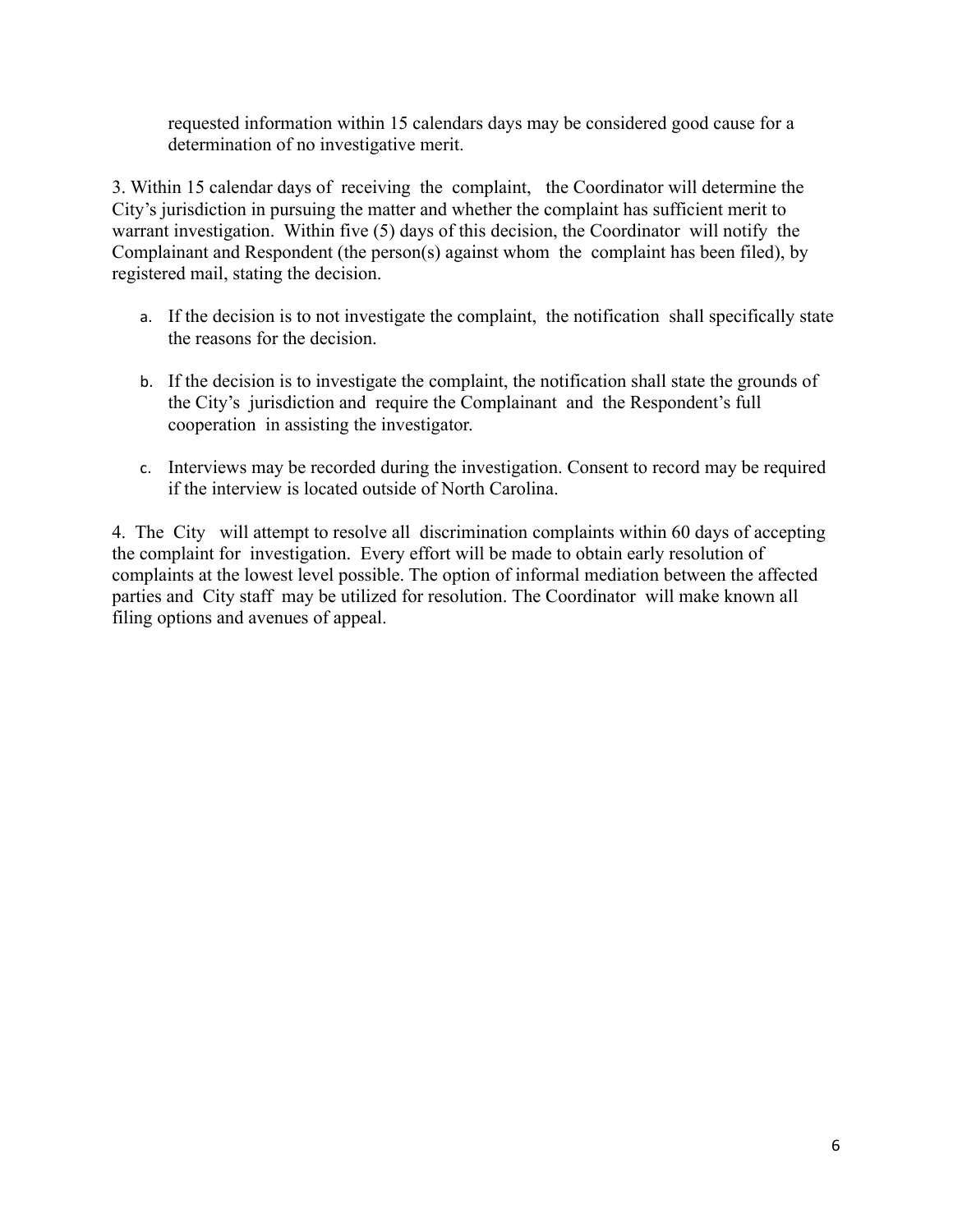#### **CITY OF LINCOLNTON TITLE VI/DISCRIMINATION COMPLAINT FORM**

Any person who believes that he/she has been subjected to discrimination based upon race, color, sex, age, national origin, disability, income-level, or limited English proficiency, may file a written complaint with the City of Lincolnton Title VI Coordinator within 180 days after the discrimination occurred.

| Mailing Address:                                                                                                                                                                        |  |  |                                                                                                     |  |
|-----------------------------------------------------------------------------------------------------------------------------------------------------------------------------------------|--|--|-----------------------------------------------------------------------------------------------------|--|
|                                                                                                                                                                                         |  |  |                                                                                                     |  |
|                                                                                                                                                                                         |  |  |                                                                                                     |  |
|                                                                                                                                                                                         |  |  |                                                                                                     |  |
| <b>Identify the Category of Discrimination:</b>                                                                                                                                         |  |  |                                                                                                     |  |
|                                                                                                                                                                                         |  |  |                                                                                                     |  |
|                                                                                                                                                                                         |  |  | Race_________ Color_________National Origin_________________Limited English Proficiency____________ |  |
|                                                                                                                                                                                         |  |  | Age Disability Sex Income-Level                                                                     |  |
| <b>Identify the Race of the Complainant:</b>                                                                                                                                            |  |  |                                                                                                     |  |
|                                                                                                                                                                                         |  |  |                                                                                                     |  |
|                                                                                                                                                                                         |  |  | Black______White______Hispanic______Asian Anerican________American Indian_______                    |  |
|                                                                                                                                                                                         |  |  |                                                                                                     |  |
| Alaskan Native Pacific Islander Other                                                                                                                                                   |  |  |                                                                                                     |  |
| Date and place of alleged discrimination action(s). Please include earliest date of discrimination<br>and most recent date of discrimination.<br>(Attach additional pages if necessary) |  |  |                                                                                                     |  |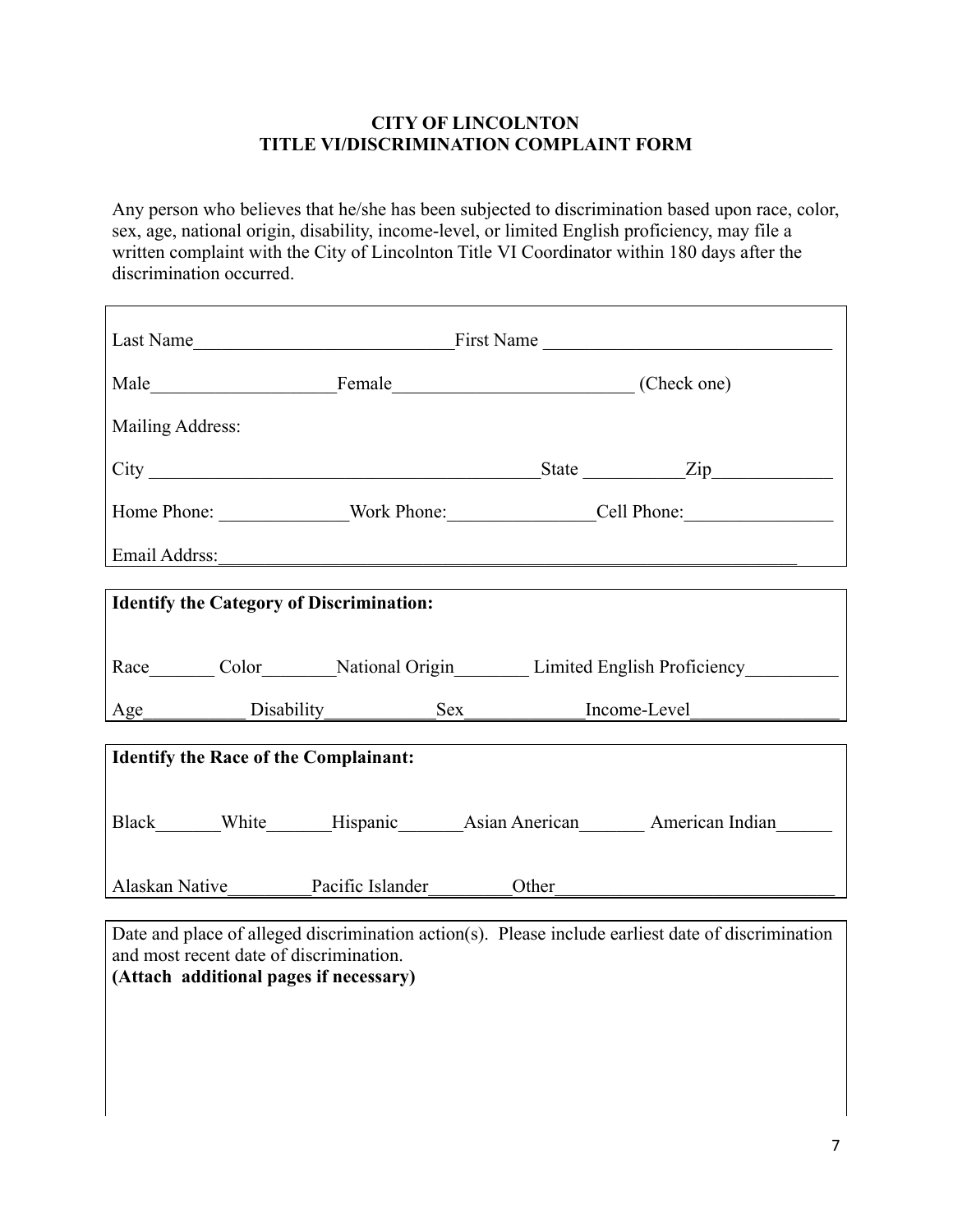Names of individuals responsible for the discriminatory action(s): **(Attach additional pages if necessary)**

How were you discriminated against? Describe the nature of the action, decision, or conditions of the alleged discrimination. Explain as clearly as possible what happened and why you believe your protected status (basis) was a factor in the discrimination. Include how other persons were treated differently from you. **(Attach additional pages if necessary)**

The law prohibits intimidation or retaliation against anyone because he/she has either taken action, or participated in action to secure rights protected by these laws. If you feel you have been retaliated against, separate from the discrimination alleged above, please explain the circumstances below. Explain what action you took which you believe was the cause for the alleged retaliation. **(Attach additional pages if necessary)**

Names of persons (witnesses, fellow employees, supervisors, or others) whom we may contact for additional information to support or clarify your complaint. **(Attach additional pages if necessary.)**

|    | Name                                                                                                                  | <b>Address</b> | Phone | Email |
|----|-----------------------------------------------------------------------------------------------------------------------|----------------|-------|-------|
|    |                                                                                                                       |                |       |       |
| 1. |                                                                                                                       |                |       |       |
| 2. | <u> 1989 - Johann Barbara, martin amerikan basal dan berasal dalam basal dalam basal dalam basal dalam basal dala</u> |                |       |       |
|    |                                                                                                                       |                |       |       |
| 3. |                                                                                                                       |                |       |       |
| 4. |                                                                                                                       |                |       |       |
|    |                                                                                                                       |                |       |       |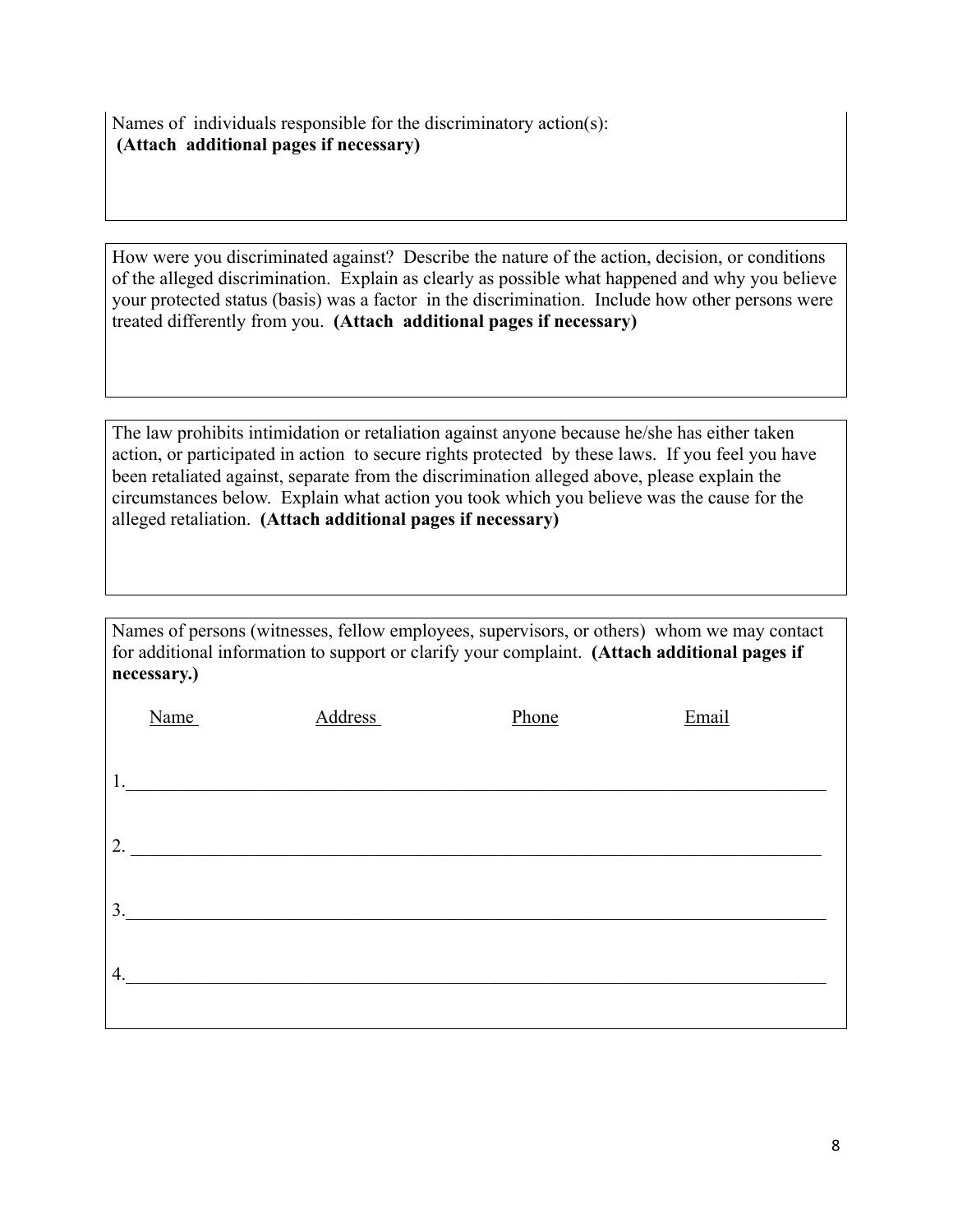| Have you filed a complaint regarding the matter raised with any of the following? If yes, |  |  |  |  |
|-------------------------------------------------------------------------------------------|--|--|--|--|
| provide the filing dates.                                                                 |  |  |  |  |
| Check all that apply:                                                                     |  |  |  |  |
| Y/N<br>If yes, Filing Date                                                                |  |  |  |  |
| Federal Highway Administration<br><b>Federal Transit Administration</b>                   |  |  |  |  |
| Federal Motor Carrier Safety Administration                                               |  |  |  |  |
| US Department of Transportation                                                           |  |  |  |  |
| Federal or State Court                                                                    |  |  |  |  |
| Other                                                                                     |  |  |  |  |

Have you discussed the complaint with any City of Lincolnton employee or representative? If yes, provide the name, position and date of discussion.

Please provide any additional information that you believe would assist with an investigation. **(Attach additional pages if necessary)**

Briefly explain what remedy, or action, you are seeking for the alleged discrimination. **(Attach additional pages if necessary)**

#### **WE CANNOT ACCEPT AN UNSIGNED COMPLAINT. PLEASE SIGN AND DATE THE COMPLAINT FORM BELOW.**

#### **COMPLAINANT'S SIGNATURE\_\_\_\_\_\_\_\_\_\_\_\_\_\_\_\_\_\_\_\_\_\_\_\_\_\_\_\_\_\_\_\_\_\_\_\_\_\_\_\_\_\_\_\_\_\_\_\_**

**DATE:\_\_\_\_\_\_\_\_\_\_\_\_\_\_\_\_\_\_\_\_\_\_\_\_\_\_\_\_\_\_\_\_\_\_\_\_\_\_\_\_\_\_\_\_\_\_\_\_\_\_\_\_\_\_\_\_\_\_\_\_\_\_\_\_\_\_\_\_\_\_\_**

#### **MAIL COMPLETED COMPLAINT FORM TO:**

City of Lincolnton Laura Elam, Title VI Coordinator 114 W.Sycamore Street P.O. Box 617 Lincolnton NC 28093-0617